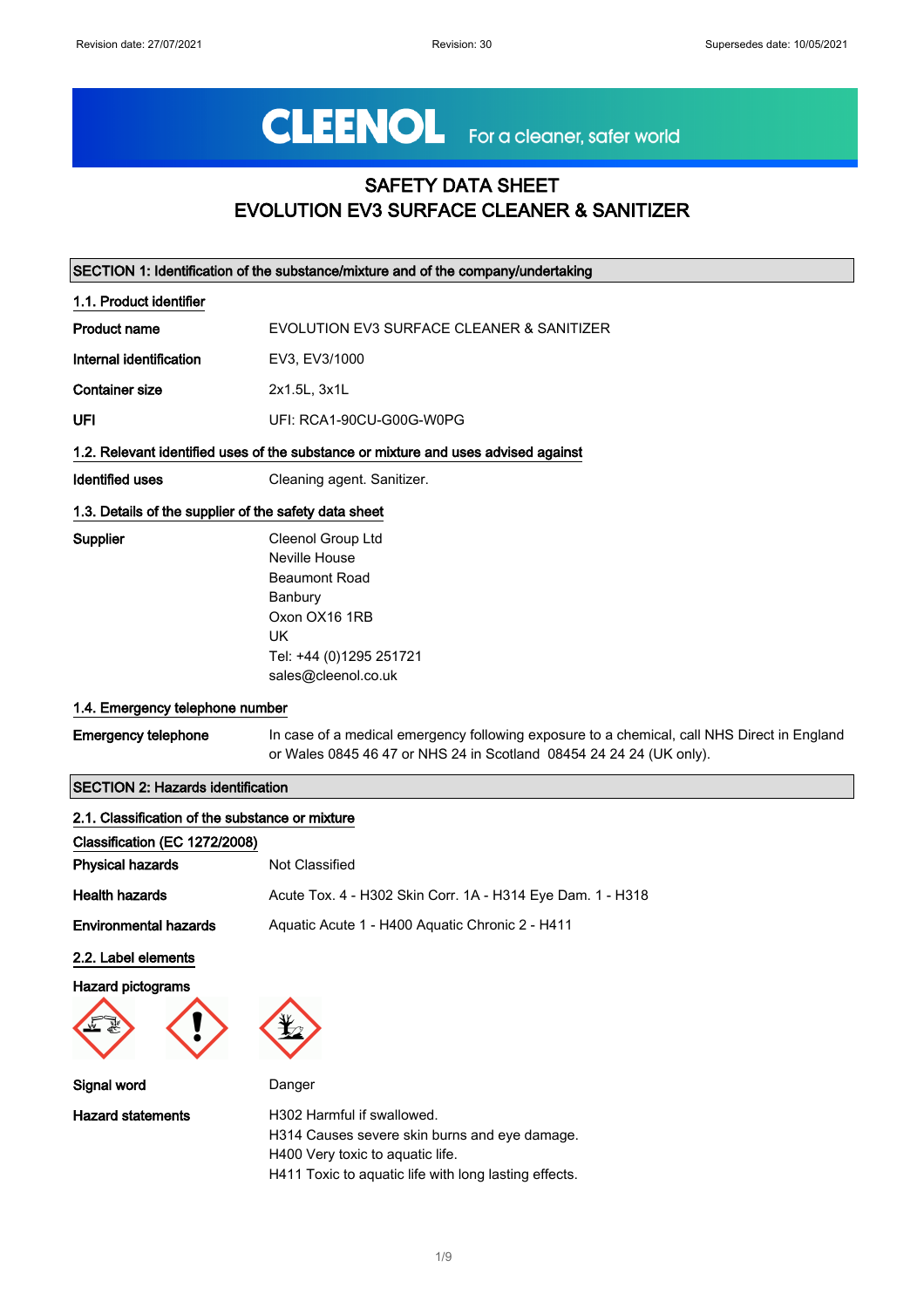| <b>Precautionary statements</b>           | P260 Do not breathe vapour/ spray.<br>P273 Avoid release to the environment.<br>P280 Wear protective gloves/ protective clothing/ eye protection/ face protection.<br>P301+P330+P331 IF SWALLOWED: Rinse mouth. Do NOT induce vomiting.<br>P303+P361+P353 IF ON SKIN (or hair): Take off immediately all contaminated clothing.<br>Rinse skin with water or shower.<br>P305+P351+P338 IF IN EYES: Rinse cautiously with water for several minutes. Remove<br>contact lenses, if present and easy to do. Continue rinsing.                                                                                           |
|-------------------------------------------|---------------------------------------------------------------------------------------------------------------------------------------------------------------------------------------------------------------------------------------------------------------------------------------------------------------------------------------------------------------------------------------------------------------------------------------------------------------------------------------------------------------------------------------------------------------------------------------------------------------------|
| Contains                                  | ALCOHOLS, C12-C14, ETHOXYLATED, Alkyl (C12-16) dimethylbenzyl ammonium chloride<br>(ADBAC/BKC (C12-16))                                                                                                                                                                                                                                                                                                                                                                                                                                                                                                             |
| Detergent labelling                       | Contains BRONOPOL (INN)                                                                                                                                                                                                                                                                                                                                                                                                                                                                                                                                                                                             |
| Supplementary precautionary<br>statements | P264 Wash contaminated skin thoroughly after handling.<br>P270 Do not eat, drink or smoke when using this product.<br>P301+P312 IF SWALLOWED: Call a POISON CENTRE/doctor if you feel unwell.<br>P304+P340 IF INHALED: Remove person to fresh air and keep comfortable for breathing.<br>P310 Immediately call a POISON CENTER/ doctor.<br>P321 Specific treatment (see medical advice on this label).<br>P363 Wash contaminated clothing before reuse.<br>P391 Collect spillage.<br>P405 Store locked up.<br>P405 Store locked up.<br>P501 Dispose of contents/ container in accordance with national regulations. |

#### 2.3. Other hazards

#### SECTION 3: Composition/information on ingredients

#### 3.2. Mixtures

| ALCOHOLS, C12-C14, ETHOXYLATED                                                                                                                  | 10-30%                   |      |
|-------------------------------------------------------------------------------------------------------------------------------------------------|--------------------------|------|
| CAS number: 68439-50-9                                                                                                                          | EC number: 500-213-3     |      |
| Classification<br>Acute Tox. 4 - H302<br>Eye Dam. 1 - H318<br>Aquatic Chronic 3 - H412                                                          |                          |      |
| Alkyl (C12-16) dimethylbenzyl ammonium chloride<br>(ADBAC/BKC (C12-16))                                                                         |                          | 9.5% |
| CAS number: 68424-85-1                                                                                                                          | EC number: 270-325-2     |      |
| M factor (Acute) = $10$                                                                                                                         | M factor (Chronic) = $1$ |      |
| <b>Classification</b><br>Acute Tox. 4 - H302<br>Skin Corr. 1A - H314<br>Eye Dam. 1 - H318<br>Aquatic Acute 1 - H400<br>Aquatic Chronic 1 - H410 |                          |      |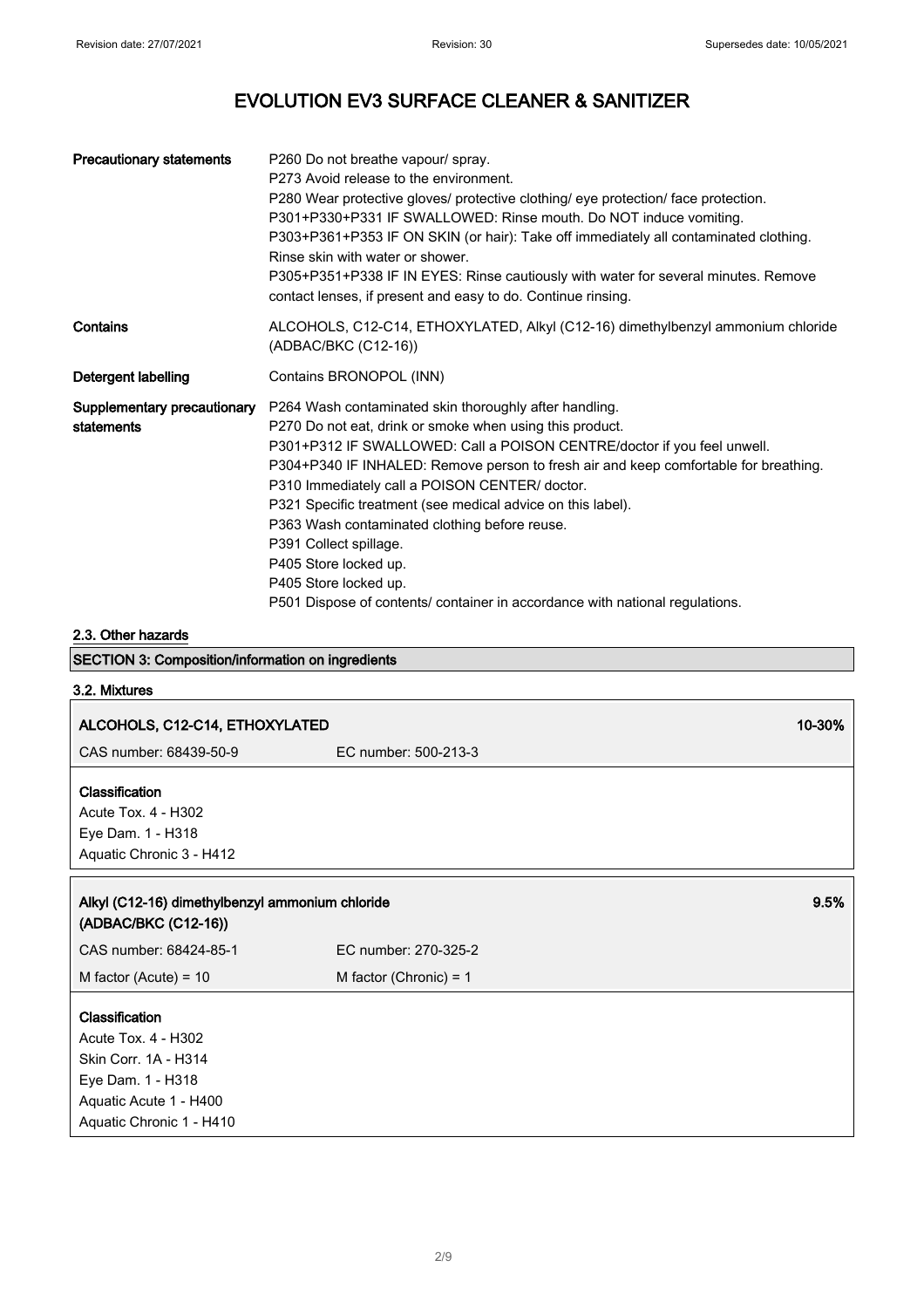| 2-(2-BUTOXYETHOXY)ETHANOL                                                    |                      |                                                      | 5-10% |
|------------------------------------------------------------------------------|----------------------|------------------------------------------------------|-------|
| CAS number: 112-34-5                                                         | EC number: 203-961-6 | REACH registration number: 01-<br>2119475104-44-XXXX |       |
| Classification<br>Eye Irrit. 2 - H319                                        |                      |                                                      |       |
| β-ALANINE, N-(2-CARBOXYETHYL)-, N-COCO ALKYL<br><b>DERIV., DISODIUM SALT</b> |                      |                                                      | 5-10% |
| CAS number: 90170-43-7                                                       | EC number: 290-476-8 |                                                      |       |
| Classification<br>Eye Irrit. 2 - H319                                        |                      |                                                      |       |
| <b>BRONOPOL (INN)</b>                                                        |                      |                                                      | 1%    |
| CAS number: 52-51-7                                                          | EC number: 200-143-0 | REACH registration number: 01-<br>2119980938-15-XXXX |       |
| M factor (Acute) = $10$                                                      |                      |                                                      |       |
| Classification                                                               |                      |                                                      |       |
| Acute Tox. 4 - H302                                                          |                      |                                                      |       |
| <b>Acute Tox. 4 - H312</b>                                                   |                      |                                                      |       |
| Acute Tox. 3 - H331                                                          |                      |                                                      |       |
| Skin Irrit. 2 - H315                                                         |                      |                                                      |       |
| Eye Dam. 1 - H318                                                            |                      |                                                      |       |
| <b>STOT SE 3 - H335</b>                                                      |                      |                                                      |       |
| Aquatic Acute 1 - H400                                                       |                      |                                                      |       |
| Aquatic Chronic 2 - H411                                                     |                      |                                                      |       |
| The full text for all hazard statements is displayed in Section 16.          |                      |                                                      |       |

#### SECTION 4: First aid measures

#### 4.1. Description of first aid measures

| Inhalation                                                       | If spray/mist has been inhaled, proceed as follows. Remove person to fresh air and keep<br>comfortable for breathing. Keep affected person under observation. Get medical attention if<br>symptoms are severe or persist.                  |  |
|------------------------------------------------------------------|--------------------------------------------------------------------------------------------------------------------------------------------------------------------------------------------------------------------------------------------|--|
| Ingestion                                                        | Do not induce vomiting. Rinse mouth thoroughly with water. Give plenty of water to drink. Get<br>medical attention if symptoms are severe or persist. Get medical attention if a large quantity<br>has been ingested.                      |  |
| <b>Skin contact</b>                                              | Remove contaminated clothing and rinse skin thoroughly with water. Get medical attention if<br>symptoms are severe or persist after washing. In the event of any sensitisation symptoms<br>developing, ensure further exposure is avoided. |  |
| Eye contact                                                      | Remove any contact lenses and open eyelids wide apart. Rinse immediately with plenty of<br>water. Continue to rinse for at least 15 minutes. Get medical attention immediately.                                                            |  |
| 4.2. Most important symptoms and effects, both acute and delayed |                                                                                                                                                                                                                                            |  |
| <b>Inhalation</b>                                                | The product is considered to be a low hazard under normal conditions of use.                                                                                                                                                               |  |
| Ingestion                                                        | Harmful if swallowed.                                                                                                                                                                                                                      |  |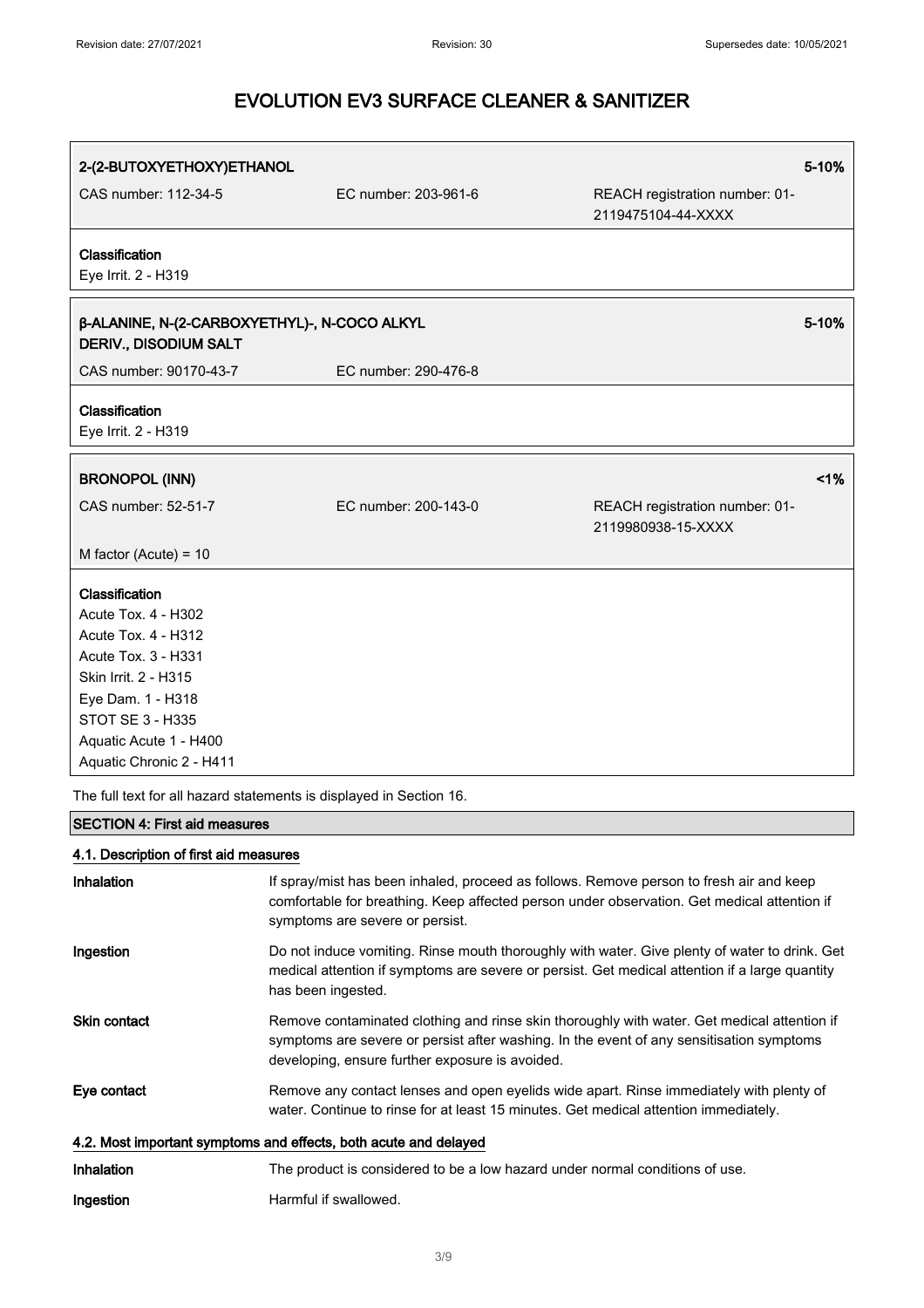| Skin contact                                               | Contact with concentrated chemical may cause severe skin damage. May cause an allergic<br>skin reaction.                                                                                                                                                                                                                                                        |  |
|------------------------------------------------------------|-----------------------------------------------------------------------------------------------------------------------------------------------------------------------------------------------------------------------------------------------------------------------------------------------------------------------------------------------------------------|--|
| Eye contact                                                | Causes serious eye damage.                                                                                                                                                                                                                                                                                                                                      |  |
|                                                            | 4.3. Indication of any immediate medical attention and special treatment needed                                                                                                                                                                                                                                                                                 |  |
| Notes for the doctor                                       | No specific recommendations.                                                                                                                                                                                                                                                                                                                                    |  |
| <b>Specific treatments</b>                                 | Treat symptomatically.                                                                                                                                                                                                                                                                                                                                          |  |
| <b>SECTION 5: Firefighting measures</b>                    |                                                                                                                                                                                                                                                                                                                                                                 |  |
| 5.1. Extinguishing media                                   |                                                                                                                                                                                                                                                                                                                                                                 |  |
| Suitable extinguishing media                               | Use fire-extinguishing media suitable for the surrounding fire.                                                                                                                                                                                                                                                                                                 |  |
| Unsuitable extinguishing<br>media                          | None known.                                                                                                                                                                                                                                                                                                                                                     |  |
| 5.2. Special hazards arising from the substance or mixture |                                                                                                                                                                                                                                                                                                                                                                 |  |
| <b>Hazardous combustion</b><br>products                    | Corrosive gases or vapours.                                                                                                                                                                                                                                                                                                                                     |  |
| 5.3. Advice for firefighters                               |                                                                                                                                                                                                                                                                                                                                                                 |  |
| Protective actions during<br>firefighting                  | Fight fire with normal precautions from a reasonable distance. Avoid breathing fire gases or<br>vapours.                                                                                                                                                                                                                                                        |  |
| Special protective equipment<br>for firefighters           | Use protective equipment appropriate for surrounding materials. Firefighter's clothing<br>conforming to European standard EN469 (including helmets, protective boots and gloves) will<br>provide a basic level of protection for chemical incidents.                                                                                                            |  |
| <b>SECTION 6: Accidental release measures</b>              |                                                                                                                                                                                                                                                                                                                                                                 |  |
|                                                            | 6.1. Personal precautions, protective equipment and emergency procedures                                                                                                                                                                                                                                                                                        |  |
| <b>Personal precautions</b>                                | Avoid contact with skin, eyes and clothing. Take care as floors and other surfaces may<br>become slippery. Do not touch or walk into spilled material.                                                                                                                                                                                                          |  |
| 6.2. Environmental precautions                             |                                                                                                                                                                                                                                                                                                                                                                 |  |
| <b>Environmental precautions</b>                           | Toxic to aquatic life with long lasting effects. Avoid discharge to the aquatic environment.                                                                                                                                                                                                                                                                    |  |
| 6.3. Methods and material for containment and cleaning up  |                                                                                                                                                                                                                                                                                                                                                                 |  |
| Methods for cleaning up                                    | Absorb in vermiculite, dry sand or earth and place into containers. Flush contaminated area<br>with plenty of water. Avoid contamination of ponds or watercourses with washing down water.<br>Allow small quantities to evaporate to the atmosphere in a safe, open place. Discharge of<br>small quantities to the sewer with plenty of water may be permitted. |  |
| 6.4. Reference to other sections                           |                                                                                                                                                                                                                                                                                                                                                                 |  |
| Reference to other sections                                | For personal protection, see Section 8. For waste disposal, see Section 13.                                                                                                                                                                                                                                                                                     |  |
| <b>SECTION 7: Handling and storage</b>                     |                                                                                                                                                                                                                                                                                                                                                                 |  |
| 7.1. Precautions for safe handling                         |                                                                                                                                                                                                                                                                                                                                                                 |  |
| <b>Usage precautions</b>                                   | For professional users only. Avoid breathing spray. Avoid contact with eyes and prolonged<br>skin contact. Avoid release to the environment. Container must be kept tightly closed when<br>not in use.                                                                                                                                                          |  |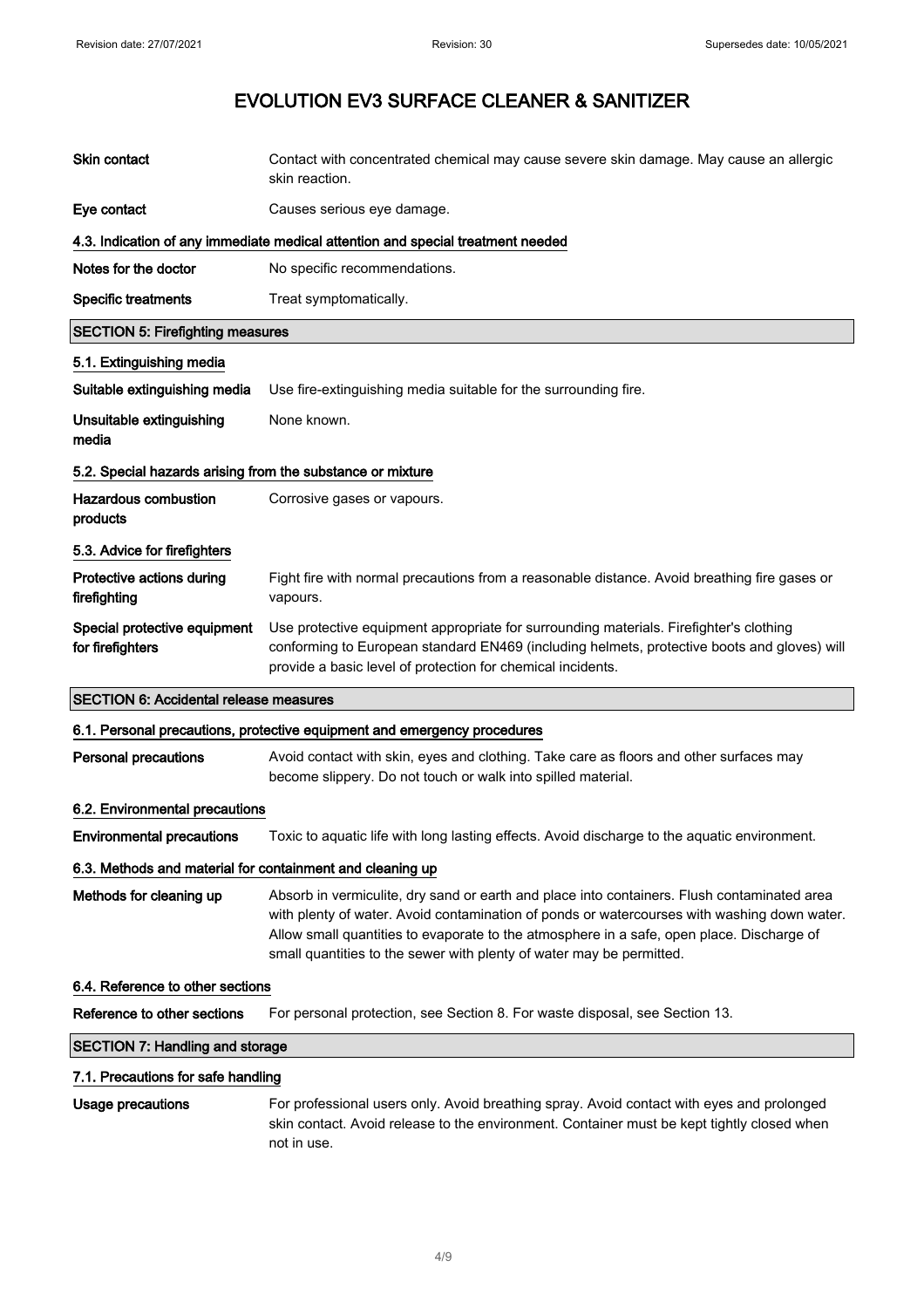| 7.2. Conditions for safe storage, including any incompatibilities |                                                                                                                                |  |
|-------------------------------------------------------------------|--------------------------------------------------------------------------------------------------------------------------------|--|
| Storage precautions                                               | Keep away from food and drink. Keep only in the original container. Keep container tightly<br>sealed when not in use.          |  |
| Storage class                                                     | Chemical storage. Corrosive storage.                                                                                           |  |
| 7.3. Specific end use(s)                                          |                                                                                                                                |  |
| Specific end use(s)                                               | The identified uses for this product are detailed in Section 1.2. Refer to Product Use Guide<br>(PUG) for further information. |  |

#### SECTION 8: Exposure controls/Personal protection

#### 8.1. Control parameters

### Occupational exposure limits

#### 2-(2-BUTOXYETHOXY)ETHANOL

Long-term exposure limit (8-hour TWA): WEL 10 ppm 67.5 mg/m<sup>3</sup> Short-term exposure limit (15-minute): WEL 15 ppm 101.2 mg/m<sup>3</sup> WEL = Workplace Exposure Limit.

#### 8.2. Exposure controls

#### Protective equipment



| Appropriate engineering<br>controls | No specific ventilation requirements.                                                                                                                                                                                                                                                                                                                   |
|-------------------------------------|---------------------------------------------------------------------------------------------------------------------------------------------------------------------------------------------------------------------------------------------------------------------------------------------------------------------------------------------------------|
| <b>Personal protection</b>          | Avoid breathing spray or mist.                                                                                                                                                                                                                                                                                                                          |
| Eye/face protection                 | No specific eye protection required during normal use. Eyewear complying with an approved<br>standard should be worn if a risk assessment indicates eye contact is possible.                                                                                                                                                                            |
| Hand protection                     | It is recommended that chemical-resistant, impervious gloves are worn. To protect hands from<br>chemicals, gloves should comply with European Standard EN374. Wear protective gloves<br>made of the following material: Nitrile rubber. Rubber (natural, latex). Wear protective<br>gauntlets made of the following material: Polyvinyl chloride (PVC). |
| Hygiene measures                    | Wash hands thoroughly after handling.                                                                                                                                                                                                                                                                                                                   |
| <b>Respiratory protection</b>       | Respiratory protection must be used if the airborne contamination exceeds the recommended<br>occupational exposure limit.                                                                                                                                                                                                                               |

#### SECTION 9: Physical and chemical properties

#### 9.1. Information on basic physical and chemical properties

| Appearance                      | Liquid.                           |
|---------------------------------|-----------------------------------|
| Colour                          | Red.                              |
| Odour                           | Characteristic.                   |
| рH                              | pH (concentrated solution): 7 - 8 |
| Initial boiling point and range | 100°C @ 760 mm Hg                 |
| Flash point                     | Not applicable.                   |
| Flammability (solid, gas)       | Not applicable.                   |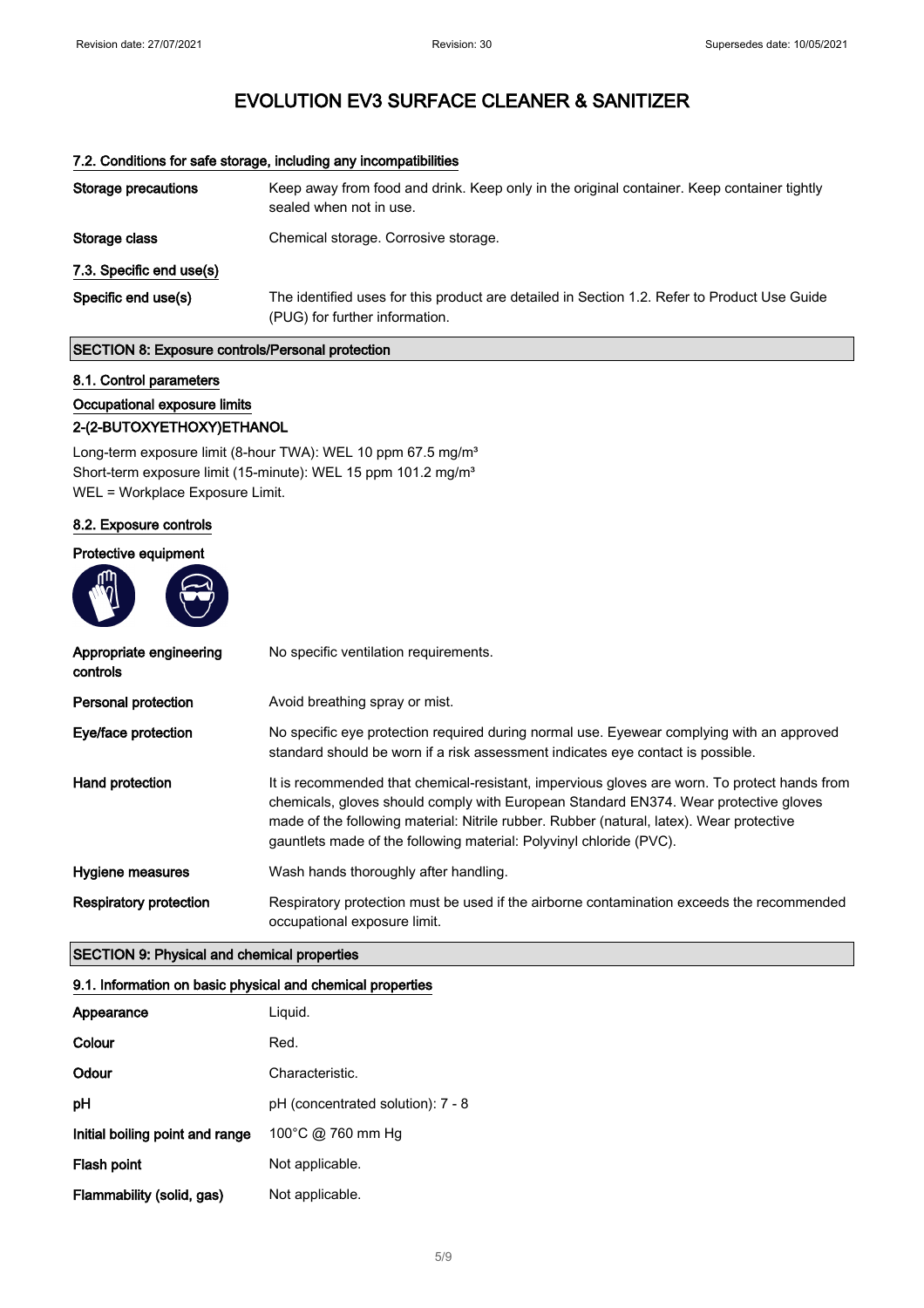J.

### EVOLUTION EV3 SURFACE CLEANER & SANITIZER

| <b>Relative density</b>                                        | $~1.03$ @ 20°C                                                                                                      |
|----------------------------------------------------------------|---------------------------------------------------------------------------------------------------------------------|
| Solubility(ies)                                                | Soluble in water.                                                                                                   |
| Auto-ignition temperature                                      | Not applicable.                                                                                                     |
| <b>Viscosity</b>                                               | Non-viscous.                                                                                                        |
| <b>Explosive properties</b>                                    | Not applicable.                                                                                                     |
| <b>Oxidising properties</b>                                    | Does not meet the criteria for classification as oxidising.                                                         |
| 9.2. Other information                                         |                                                                                                                     |
| <b>Refractive index</b>                                        | $40 - 43$                                                                                                           |
| Volatile organic compound                                      | This product contains a maximum VOC content of 10 %.                                                                |
| <b>SECTION 10: Stability and reactivity</b>                    |                                                                                                                     |
| 10.1. Reactivity                                               |                                                                                                                     |
| Reactivity                                                     | There are no known reactivity hazards associated with this product.                                                 |
| 10.2. Chemical stability                                       |                                                                                                                     |
| <b>Stability</b>                                               | Stable at normal ambient temperatures and when used as recommended.                                                 |
| 10.3. Possibility of hazardous reactions                       |                                                                                                                     |
| Possibility of hazardous<br>reactions                          | No specific material or group of materials is likely to react with the product to produce a<br>hazardous situation. |
| 10.4. Conditions to avoid                                      |                                                                                                                     |
| <b>Conditions to avoid</b>                                     | No specific requirements are anticipated under normal conditions of use.                                            |
| 10.5. Incompatible materials                                   |                                                                                                                     |
| Materials to avoid                                             | No specific material or group of materials is likely to react with the product to produce a<br>hazardous situation. |
| 10.6. Hazardous decomposition products                         |                                                                                                                     |
| Hazardous decomposition<br>products                            | Does not decompose when used and stored as recommended.                                                             |
| <b>SECTION 11: Toxicological information</b>                   |                                                                                                                     |
| 11.1. Information on toxicological effects                     |                                                                                                                     |
| <b>Toxicological effects</b>                                   | Information given is based on data of the components and of similar products.                                       |
| Acute toxicity - oral<br>ATE oral (mg/kg)                      | 1,818.18                                                                                                            |
| Skin corrosion/irritation                                      |                                                                                                                     |
| Skin corrosion/irritation                                      | Causes severe burns.                                                                                                |
| <b>Extreme pH</b>                                              | Moderate $pH$ ( $> 2$ and $< 11.5$ ).                                                                               |
| Serious eye damage/irritation<br>Serious eye damage/irritation | Causes serious eye damage.                                                                                          |
| Skin sensitisation<br><b>Skin sensitisation</b>                | May cause an allergic skin reaction.                                                                                |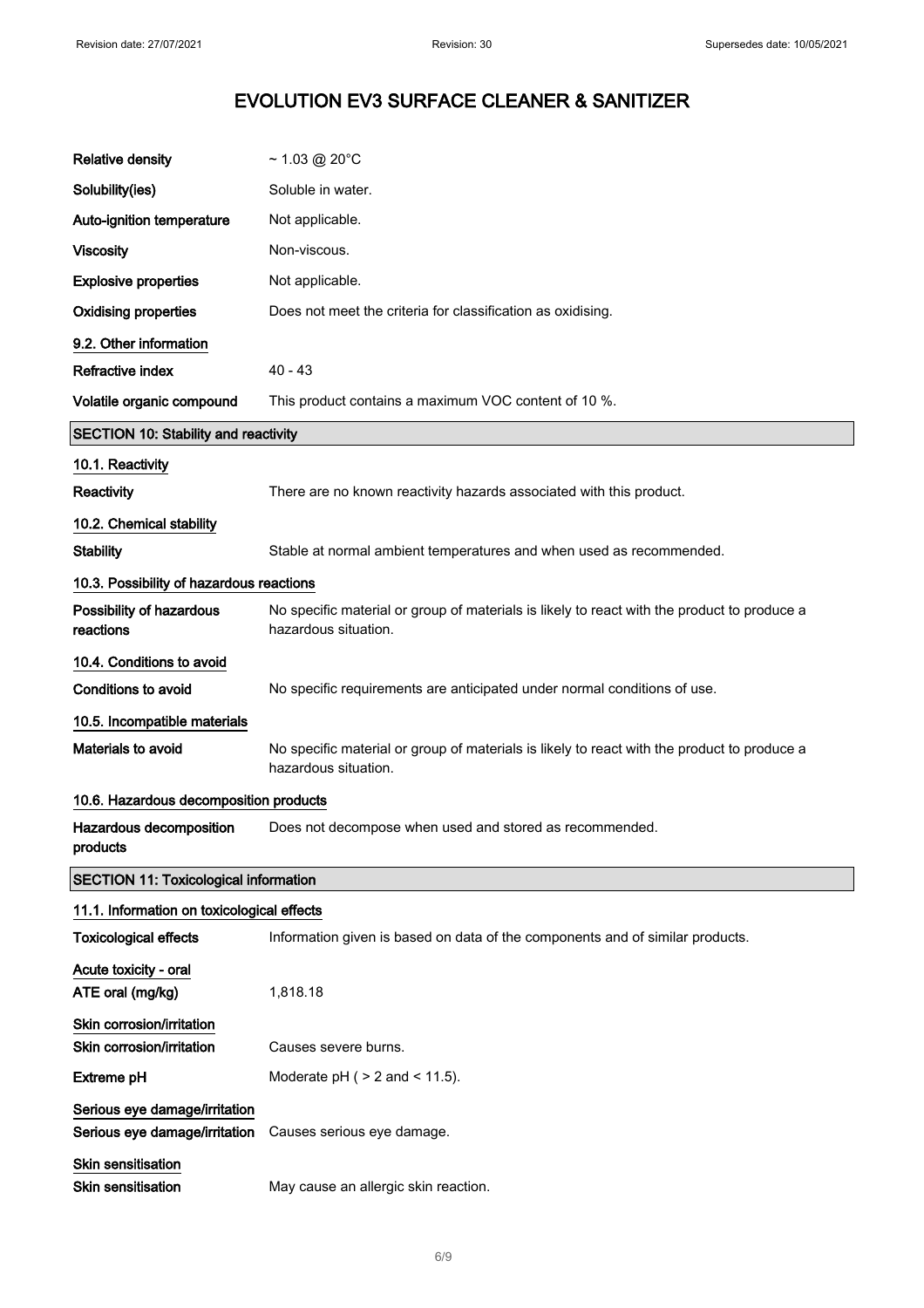| Inhalation                                              | Considered to be a low inhalation hazard at normal workplace temperatures.                                                                      |
|---------------------------------------------------------|-------------------------------------------------------------------------------------------------------------------------------------------------|
| Ingestion                                               | Harmful if swallowed.                                                                                                                           |
| Skin contact                                            | Causes severe burns.                                                                                                                            |
| Eye contact                                             | Causes serious eye damage.                                                                                                                      |
| Route of exposure                                       | Skin and/or eye contact Ingestion                                                                                                               |
| <b>Medical considerations</b>                           | Pre-existing eye problems. Skin disorders and allergies.                                                                                        |
| <b>SECTION 12: Ecological information</b>               |                                                                                                                                                 |
| Ecotoxicity                                             | Toxic to aquatic life with long lasting effects.                                                                                                |
| 12.1. Toxicity                                          |                                                                                                                                                 |
| <b>Toxicity</b>                                         | Very toxic to aquatic organisms.                                                                                                                |
| 12.2. Persistence and degradability                     |                                                                                                                                                 |
| Persistence and degradability Moderately biodegradable. |                                                                                                                                                 |
| 12.3. Bioaccumulative potential                         |                                                                                                                                                 |
| <b>Bioaccumulative potential</b>                        | The product does not contain any substances expected to be bioaccumulating.                                                                     |
| 12.4. Mobility in soil                                  |                                                                                                                                                 |
| <b>Mobility</b>                                         | The product is water-soluble and may spread in water systems.                                                                                   |
| 12.5. Results of PBT and vPvB assessment                |                                                                                                                                                 |
| Results of PBT and vPvB<br>assessment                   | This product does not contain any substances classified as PBT or vPvB.                                                                         |
| 12.6. Other adverse effects                             |                                                                                                                                                 |
| Other adverse effects                                   | None known.                                                                                                                                     |
| <b>SECTION 13: Disposal considerations</b>              |                                                                                                                                                 |
| 13.1. Waste treatment methods                           |                                                                                                                                                 |
| <b>General information</b>                              | Dispose of surplus products and those that cannot be recycled via a licensed waste disposal<br>contractor.                                      |
| <b>Disposal methods</b>                                 | Dispose of waste via a licensed waste disposal contractor. Following dilution, discharge to the<br>sewer with plenty of water may be permitted. |
| <b>SECTION 14: Transport information</b>                |                                                                                                                                                 |
| 14.1. UN number                                         |                                                                                                                                                 |
| UN No. (ADR/RID)                                        | 1760                                                                                                                                            |
| UN No. (IMDG)                                           | 1760                                                                                                                                            |
| UN No. (ICAO)                                           | 1760                                                                                                                                            |
| UN No. (ADN)                                            | 1760                                                                                                                                            |
| 14.2. UN proper shipping name                           |                                                                                                                                                 |
| Proper shipping name<br>(ADR/RID)                       | CORROSIVE LIQUID, N.O.S. CONTAINS BENZALKONIUM CHLORIDE                                                                                         |
|                                                         | Proper shipping name (IMDG) CORROSIVE LIQUID, N.O.S. CONTAINS BENZALKONIUM CHLORIDE                                                             |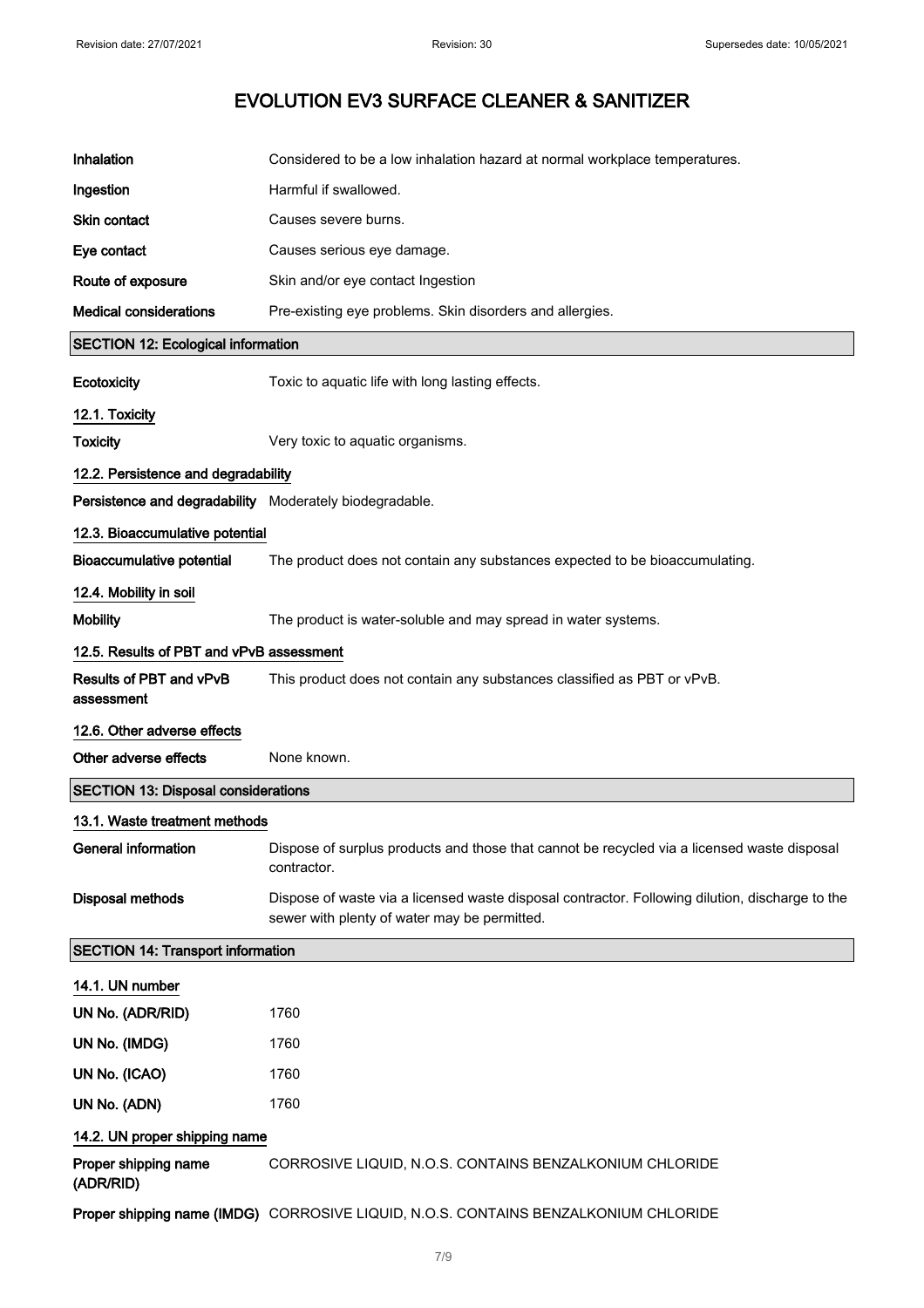|                                    | <b>Proper shipping name (ICAO)</b> CORROSIVE LIQUID, N.O.S. CONTAINS BENZALKONIUM CHLORIDE |  |
|------------------------------------|--------------------------------------------------------------------------------------------|--|
| Proper shipping name (ADN)         | CORROSIVE LIQUID, N.O.S. CONTAINS BENZALKONIUM CHLORIDE                                    |  |
| 14.3. Transport hazard class(es)   |                                                                                            |  |
| <b>ADR/RID class</b>               | 8                                                                                          |  |
| <b>ADR/RID classification code</b> | C <sub>9</sub>                                                                             |  |
| <b>ADR/RID label</b>               | 8                                                                                          |  |
| <b>IMDG class</b>                  | 8                                                                                          |  |
| ICAO class/division                | 8                                                                                          |  |

# ADN class 8

## Transport labels



| 14.4. Packing group   |   |
|-----------------------|---|
| ADR/RID packing group | Ш |
| IMDG packing group    | Ш |
| ICAO packing group    | Ш |
| ADN packing group     | Ш |

14.5. Environmental hazards

Environmentally hazardous substance/marine pollutant



#### 14.6. Special precautions for user

| <b>EmS</b>                                       | $F-A. S-B$ |
|--------------------------------------------------|------------|
| ADR transport category                           | 3          |
| <b>Emergency Action Code</b>                     | 2X         |
| <b>Hazard Identification Number</b><br>(ADR/RID) | 80         |
| Tunnel restriction code                          | (E)        |

14.7. Transport in bulk according to Annex II of MARPOL and the IBC Code

Transport in bulk according to Not applicable. Annex II of MARPOL 73/78 and the IBC Code